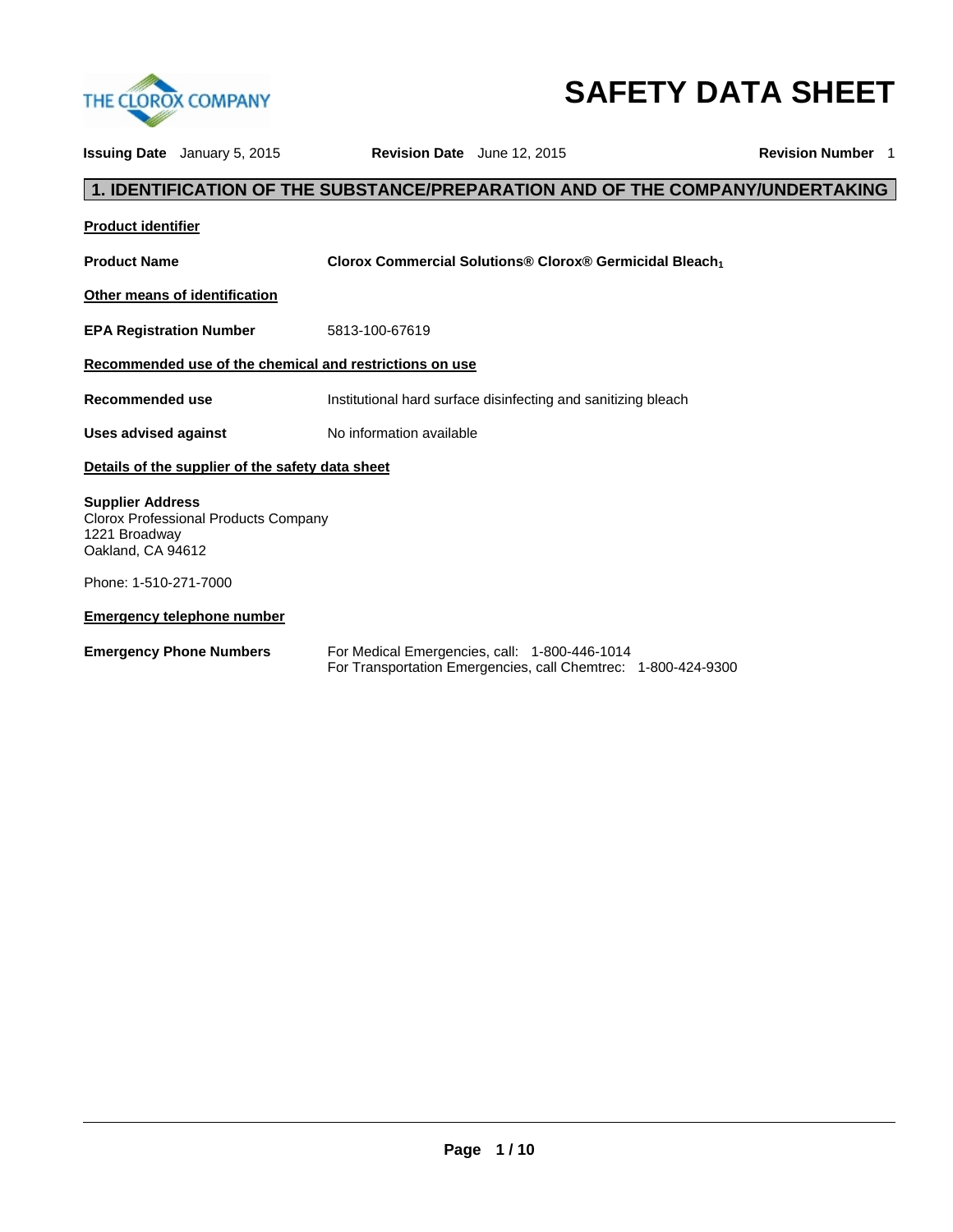# **2. HAZARDS IDENTIFICATION**

# **Classification**

This chemical is considered hazardous by the 2012 OSHA Hazard Communication Standard (29 CFR 1910.1200).

| <b>Skin</b><br>rıtatıor<br>, oslon<br>- JOHN<br>     | .,<br>≅aorv<br>. הר |
|------------------------------------------------------|---------------------|
| Serio<br>ırrıtatıor<br>iade/eve<br>eve<br>aar<br>пла | œ<br>*≏annv         |

#### **GHS Label elements, including precautionary statements**

#### **Emergency Overview**

| Signal word                                                                                      | <b>Danger</b> |                                      |             |
|--------------------------------------------------------------------------------------------------|---------------|--------------------------------------|-------------|
| <b>Hazard Statements</b><br>Causes severe skin burns and eye damage<br>Causes serious eye damage |               |                                      |             |
|                                                                                                  |               |                                      |             |
| Clear, pale yellow<br>Appearance                                                                 |               | <b>Physical State</b><br>Thin liquid | Odor Bleach |

# **Precautionary Statements - Prevention**

Wash face, hands and any exposed skin thoroughly after handling.

Wear protective gloves, protective clothing, face protection, and eye protection such as safety glasses.

## **Precautionary Statements - Response**

Immediately call a poison center or doctor.

If swallowed: Rinse mouth. Do NOT induce vomiting.

If on skin (or hair): Take off immediately all contaminated clothing. Rinse skin with water.

Wash contaminated clothing before reuse.

If inhaled: Remove person to fresh air and keep comfortable for breathing.

Specific treatment (see supplemental first aid instructions on this label).

If in eyes: Rinse cautiously with water for several minutes. Remove contact lenses, if present and easy to do. Continue rinsing.

# **Precautionary Statements - Storage**

Store locked up.

## **Precautionary Statements - Disposal**

Dispose of contents in accordance with all applicable federal, state, and local regulations.

## **Hazards not otherwise classified (HNOC)**

Although not expected, heart conditions or chronic respiratory problems such as asthma, chronic bronchitis, or obstructive lung disease may be aggravated by exposure to high concentrations of vapor or mist.

Product contains a strong oxidizer. Always flush drains before and after use.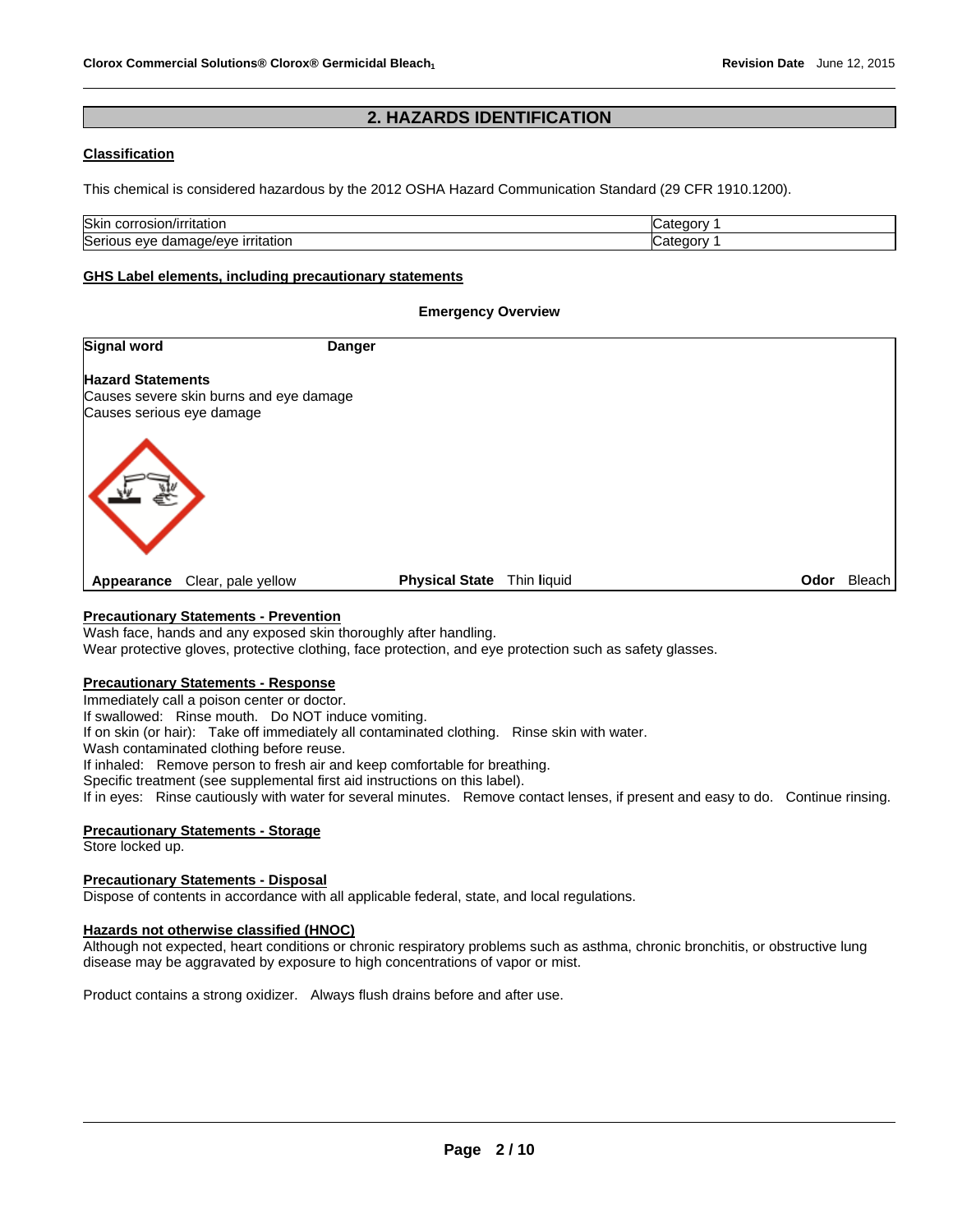# **Unknown Toxicity**

Not applicable.

#### **Other information**

Very toxic to aquatic life with long lasting effects.

#### **Interactions with Other Chemicals**

Reacts with other household chemicals such as toilet bowl cleaners, rust removers, acids, or products containing ammonia to produce hazardous irritating gases, such as chlorine and other chlorinated compounds.

# **3. COMPOSITION/INFORMATION ON INGREDIENTS**

| <b>Chemical</b><br>Name               |  |  |                         | AC NI          | .-N⁄ | <b>Wainht</b><br>$^{\circ}$<br>7α | Frade | Secret |
|---------------------------------------|--|--|-------------------------|----------------|------|-----------------------------------|-------|--------|
| Sodiu<br>vpochlorite<br>. .<br>$\sim$ |  |  | 700 <sub>2</sub><br>OO. | $\sim$<br>ం∠-∽ |      |                                   |       |        |
| $\sim$ $-1$                           |  |  |                         |                | .    | .                                 |       |        |

\* The exact percentage (concentration) of composition has been withheld as a trade secret.

| <b>4. FIRST AID MEASURES</b>                                |                                                                                                                                                                                                                                                                                      |  |  |  |  |
|-------------------------------------------------------------|--------------------------------------------------------------------------------------------------------------------------------------------------------------------------------------------------------------------------------------------------------------------------------------|--|--|--|--|
| <b>First aid measures</b>                                   |                                                                                                                                                                                                                                                                                      |  |  |  |  |
| <b>General Advice</b>                                       | Call a poison control center or doctor immediately for treatment advice. Show this safety<br>data sheet to the doctor in attendance.                                                                                                                                                 |  |  |  |  |
| <b>Eye Contact</b>                                          | Hold eye open and rinse slowly and gently with water for 15 - 20 minutes. Remove contact<br>lenses, if present, after the first 5 minutes, then continue rinsing eye. Call a poison control<br>center or doctor for treatment advice.                                                |  |  |  |  |
| <b>Skin Contact</b>                                         | Take off contaminated clothing. Rinse skin immediately with plenty of water for 15-20<br>minutes. Call a poison control center or doctor for treatment advice.                                                                                                                       |  |  |  |  |
| <b>Inhalation</b>                                           | Move to fresh air. If breathing is affected, call a doctor.                                                                                                                                                                                                                          |  |  |  |  |
| Ingestion                                                   | Have person sip a glassful of water if able to swallow.  Do not induce vomiting unless told to<br>do so by a poison control center or doctor. Do not give anything by mouth to an<br>unconscious person. Call a poison control center or doctor immediately for treatment<br>advice. |  |  |  |  |
| <b>Protection of First-aiders</b>                           | Avoid contact with skin, eyes, and clothing. Use personal protective equipment as required.<br>Wear personal protective clothing (see section 8).                                                                                                                                    |  |  |  |  |
| Most important symptoms and effects, both acute and delayed |                                                                                                                                                                                                                                                                                      |  |  |  |  |
| <b>Most Important Symptoms and</b><br><b>Effects</b>        | Burning of eyes and skin.                                                                                                                                                                                                                                                            |  |  |  |  |
|                                                             | Indication of any immediate medical attention and special treatment needed                                                                                                                                                                                                           |  |  |  |  |
| <b>Notes to Physician</b>                                   | Treat symptomatically. Probable mucosal damage may contraindicate the use of gastric<br>lavage.                                                                                                                                                                                      |  |  |  |  |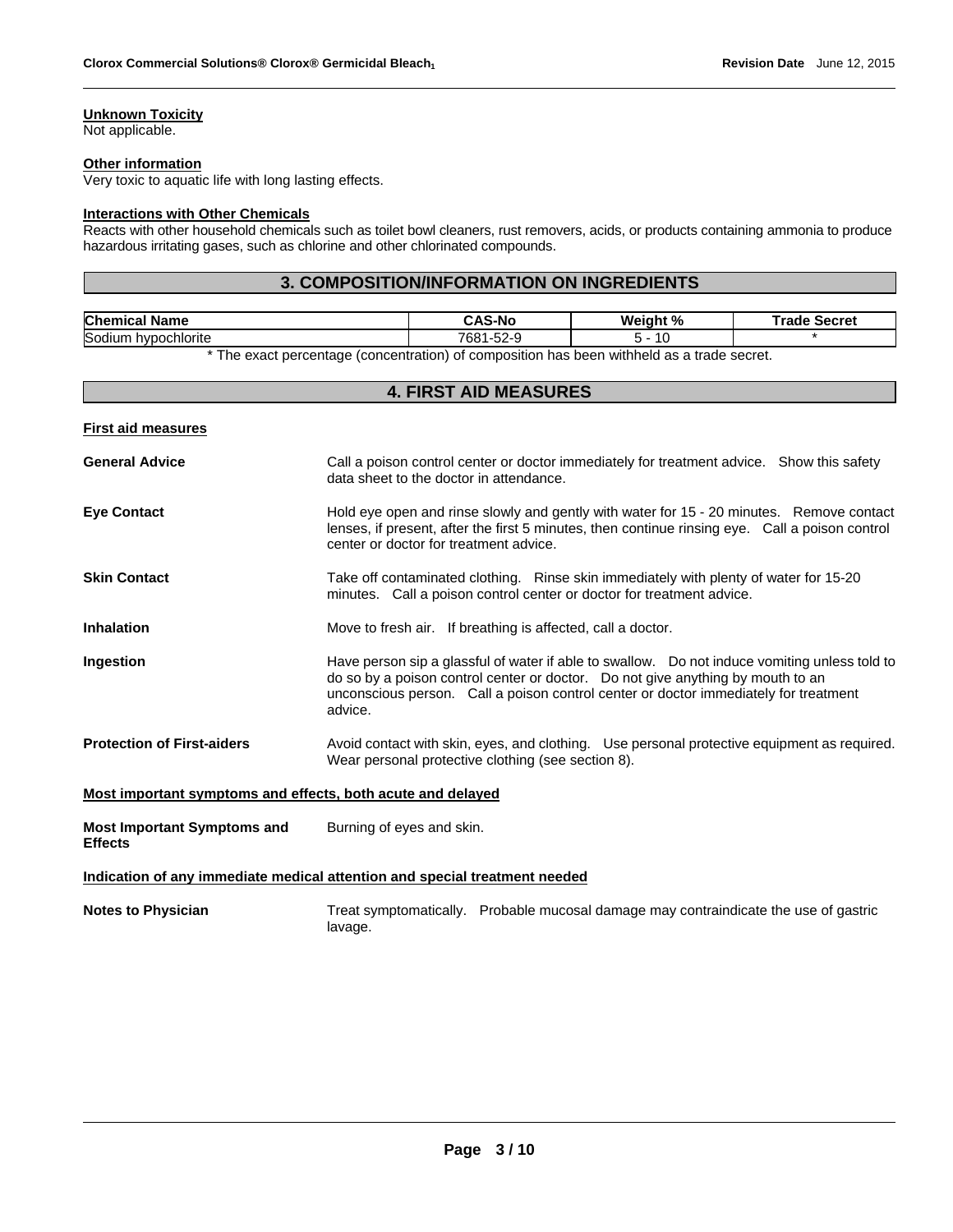# **5. FIRE-FIGHTING MEASURES**

# **Suitable Extinguishing Media**

Use extinguishing measures that are appropriate to local circumstances and the surrounding environment.

#### **Unsuitable Extinguishing Media**

CAUTION: Use of water spray when fighting fire may be inefficient.

#### **Specific Hazards Arising from the Chemical**

This product causes burns to eyes, skin, and mucous membranes. Thermal decomposition can release sodium chlorate and irritating gases and vapors.

## **Explosion Data**

**Sensitivity to Mechanical Impact** None.

**Sensitivity to Static Discharge Mone.** 

# **Protective equipment and precautions for firefighters**

As in any fire, wear self-contained breathing apparatus pressure-demand, MSHA/NIOSH (approved or equivalent) and full protective gear.

# **6. ACCIDENTAL RELEASE MEASURES**

#### **Personal precautions, protective equipment and emergency procedures**

| <b>Personal Precautions</b>                          | Avoid contact with eyes, skin, and clothing. Ensure adequate ventilation. Use personal<br>protective equipment as required. For spills of multiple products, responders should evaluate<br>the MSDSs of the products for incompatibility with sodium hypochlorite. Breathing protection<br>should be worn in enclosed and/or poorly-ventilated areas until hazard assessment is<br>complete. |  |  |  |  |  |
|------------------------------------------------------|----------------------------------------------------------------------------------------------------------------------------------------------------------------------------------------------------------------------------------------------------------------------------------------------------------------------------------------------------------------------------------------------|--|--|--|--|--|
| <b>Other Information</b>                             | Refer to protective measures listed in Sections 7 and 8.                                                                                                                                                                                                                                                                                                                                     |  |  |  |  |  |
| <b>Environmental precautions</b>                     |                                                                                                                                                                                                                                                                                                                                                                                              |  |  |  |  |  |
| <b>Environmental Precautions</b>                     | This product is toxic to fish, aquatic invertebrates, oysters, and shrimp. Do not allow product<br>to enter storm drains, lakes, or streams. See Section 12 for ecological Information.                                                                                                                                                                                                      |  |  |  |  |  |
| Methods and material for containment and cleaning up |                                                                                                                                                                                                                                                                                                                                                                                              |  |  |  |  |  |
| <b>Methods for Containment</b>                       | Prevent further leakage or spillage if safe to do so.                                                                                                                                                                                                                                                                                                                                        |  |  |  |  |  |
| <b>Methods for Cleaning Up</b>                       | Absorb and containerize. Wash residual down to sanitary sewer. Contact the sanitary                                                                                                                                                                                                                                                                                                          |  |  |  |  |  |

treatment facility in advance to assure ability to process washed-down material.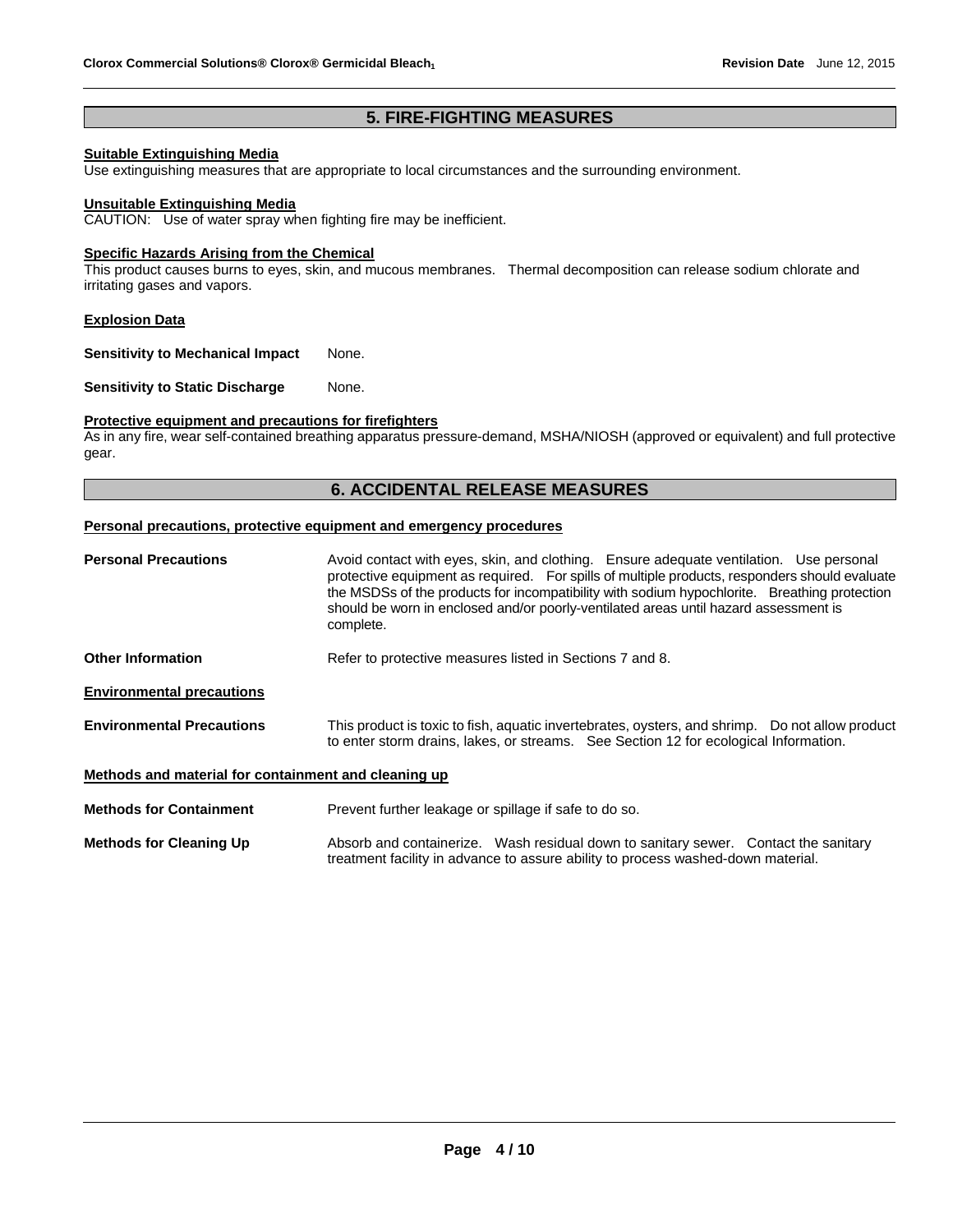# **7. HANDLING AND STORAGE**

# **Precautions for safe handling**

Handling **Handle in accordance with good industrial hygiene and safety practice. Avoid contact with and the Handle in accordance with good industrial hygiene and safety practice. Avoid contact with** skin, eyes, and clothing. Do not eat, drink, or smoke when using this product.

# **Conditions for safe storage, including any incompatibilities**

**Storage The Store away from children.** Reclose cap tightly after each use. Store this product upright in a cool, dry area, away from direct sunlight and heat to avoid deterioration. Do not contaminate food or feed by storage of this product.

**Incompatible Products** Toilet bowl cleaners, rust removers, acids, and products containing ammonia.

# **8. EXPOSURE CONTROLS/PERSONAL PROTECTION**

# **Control parameters**

## **Exposure Guidelines**

| <b>Chemical Name</b>             | <b>ACGIH TLV</b> | <b>OSHA PEL</b> | <b>NIOSH IDLH</b> |
|----------------------------------|------------------|-----------------|-------------------|
| Sodium hypochlorite<br>7681-52-9 | None             | None            | None              |

*ACGIH TLV: American Conference of Governmental Industrial Hygienists - Threshold Limit Value. OSHA PEL: Occupational Safety and Health Administration - Permissible Exposure Limits. NIOSH IDLH: Immediately Dangerous to Life or Health.* 

# **Appropriate engineering controls**

| <b>Engineering Measures</b>                                           | <b>Showers</b><br>Eyewash stations<br>Ventilation systems                                                                                                                                                                                                                                        |
|-----------------------------------------------------------------------|--------------------------------------------------------------------------------------------------------------------------------------------------------------------------------------------------------------------------------------------------------------------------------------------------|
| Individual protection measures, such as personal protective equipment |                                                                                                                                                                                                                                                                                                  |
| <b>Eye/Face Protection</b>                                            | If splashes are likely to occur: Wear safety glasses with side shields (or goggles) or face<br>shield.                                                                                                                                                                                           |
| <b>Skin and Body Protection</b>                                       | Wear rubber or neoprene gloves and protective clothing such as long-sleeved shirt.                                                                                                                                                                                                               |
| <b>Respiratory Protection</b>                                         | If irritation is experienced, NIOSH/MSHA approved respiratory protection should be worn.<br>Positive-pressure supplied air respirators may be required for high airborne contaminant<br>concentrations. Respiratory protection must be provided in accordance with current local<br>regulations. |
| <b>Hygiene Measures</b>                                               | Handle in accordance with good industrial hygiene and safety practice. Wash hands after<br>direct contact. Do not wear product-contaminated clothing for prolonged periods. Remove<br>and wash contaminated clothing before re-use.  Do not eat, drink, or smoke when using this<br>product.     |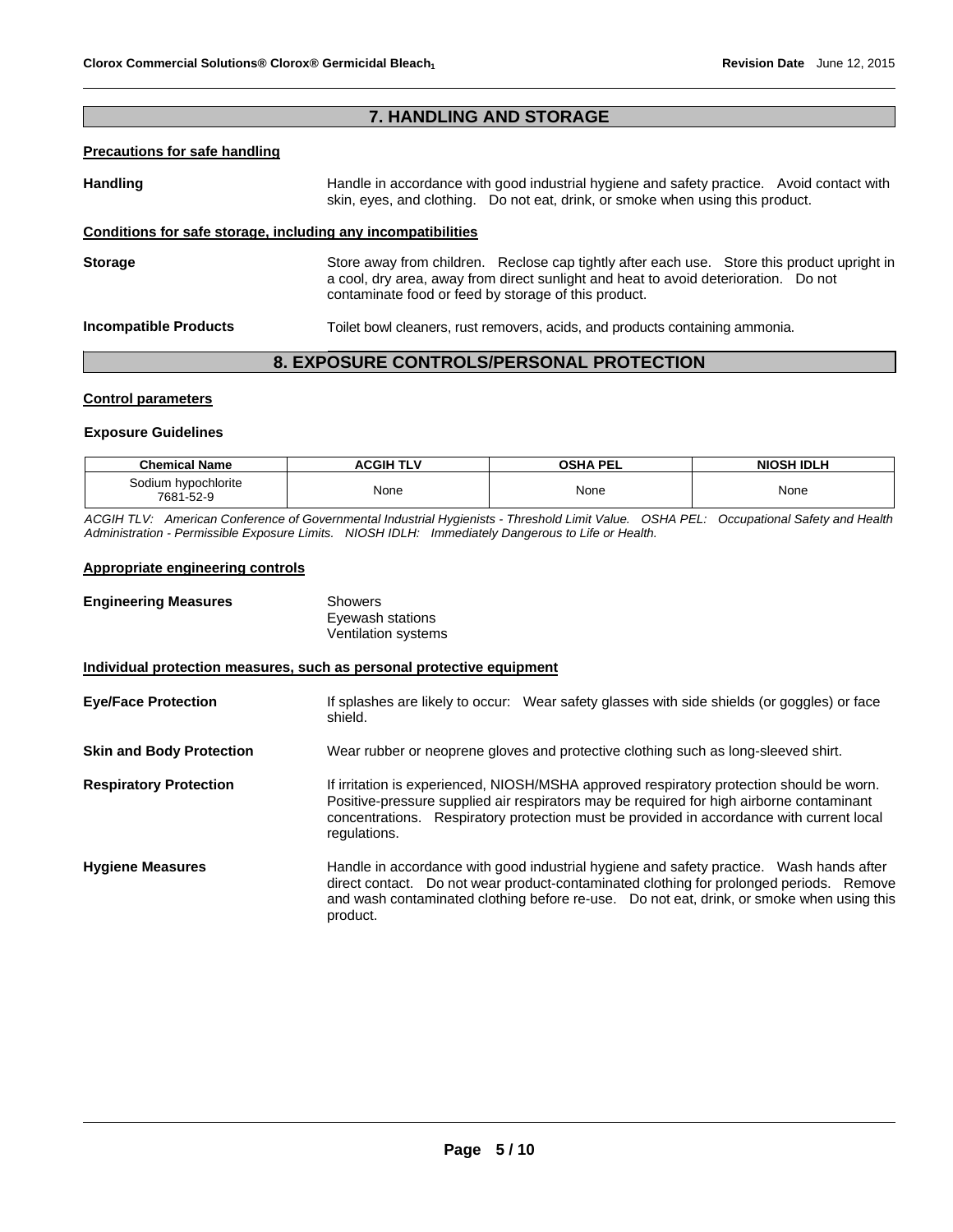# **9. PHYSICAL AND CHEMICAL PROPERTIES**

# **Physical and Chemical Properties**

| <b>Physical State</b>                                   | Thin liquid       |                       |                          |
|---------------------------------------------------------|-------------------|-----------------------|--------------------------|
| Appearance                                              | Clear             | Odor                  | <b>Bleach</b>            |
| Color                                                   | Pale yellow       | <b>Odor Threshold</b> | No information available |
|                                                         |                   |                       |                          |
| <b>Property</b>                                         | <b>Values</b>     | <b>Remarks/Method</b> |                          |
| pH                                                      | ~12               | None known            |                          |
| Melting/freezing point                                  | No data available | None known            |                          |
| Boiling point / boiling range                           | No data available | None known            |                          |
| <b>Flash Point</b>                                      | Not flammable     | None known            |                          |
| <b>Evaporation rate</b>                                 | No data available | None known            |                          |
| <b>Flammability (solid, gas)</b>                        | No data available | None known            |                          |
| <b>Flammability Limits in Air</b>                       |                   |                       |                          |
| <b>Upper flammability limit</b>                         | No data available | None known            |                          |
| Lower flammability limit                                | No data available | None known            |                          |
| Vapor pressure                                          | No data available | None known            |                          |
| Vapor density                                           | No data available | None known            |                          |
| <b>Specific Gravity</b>                                 | $-1.1$            | None known            |                          |
| <b>Water Solubility</b>                                 | Soluble           | None known            |                          |
| Solubility in other solvents                            | No data available | None known            |                          |
| Partition coefficient: n-octanol/waterNo data available |                   | None known            |                          |
| <b>Autoignition temperature</b>                         | No data available | None known            |                          |
| <b>Decomposition temperature</b>                        | No data available | None known            |                          |
| <b>Kinematic viscosity</b>                              | No data available | None known            |                          |
| <b>Dynamic viscosity</b>                                | No data available | None known            |                          |
| <b>Explosive Properties</b>                             | Not explosive     |                       |                          |
| <b>Oxidizing Properties</b>                             | No data available |                       |                          |
| <b>Other Information</b>                                |                   |                       |                          |
| <b>Softening Point</b>                                  | No data available |                       |                          |
| <b>VOC Content (%)</b>                                  | No data available |                       |                          |
| <b>Particle Size</b>                                    | No data available |                       |                          |
| <b>Particle Size Distribution</b>                       | No data available |                       |                          |

# **10. STABILITY AND REACTIVITY**

# **Reactivity**

Reacts with other household chemicals such as toilet bowl cleaners, rust removers, acids, or products containing ammonia to produce hazardous irritating gases, such as chlorine and other chlorinated compounds.

#### **Chemical stability**

Stable under recommended storage conditions.

#### **Possibility of Hazardous Reactions**

None under normal processing.

#### **Conditions to avoid**

None known based on information supplied.

# **Incompatible materials**

Toilet bowl cleaners, rust removers, acids, and products containing ammonia.

#### **Hazardous Decomposition Products**

None known based on information supplied.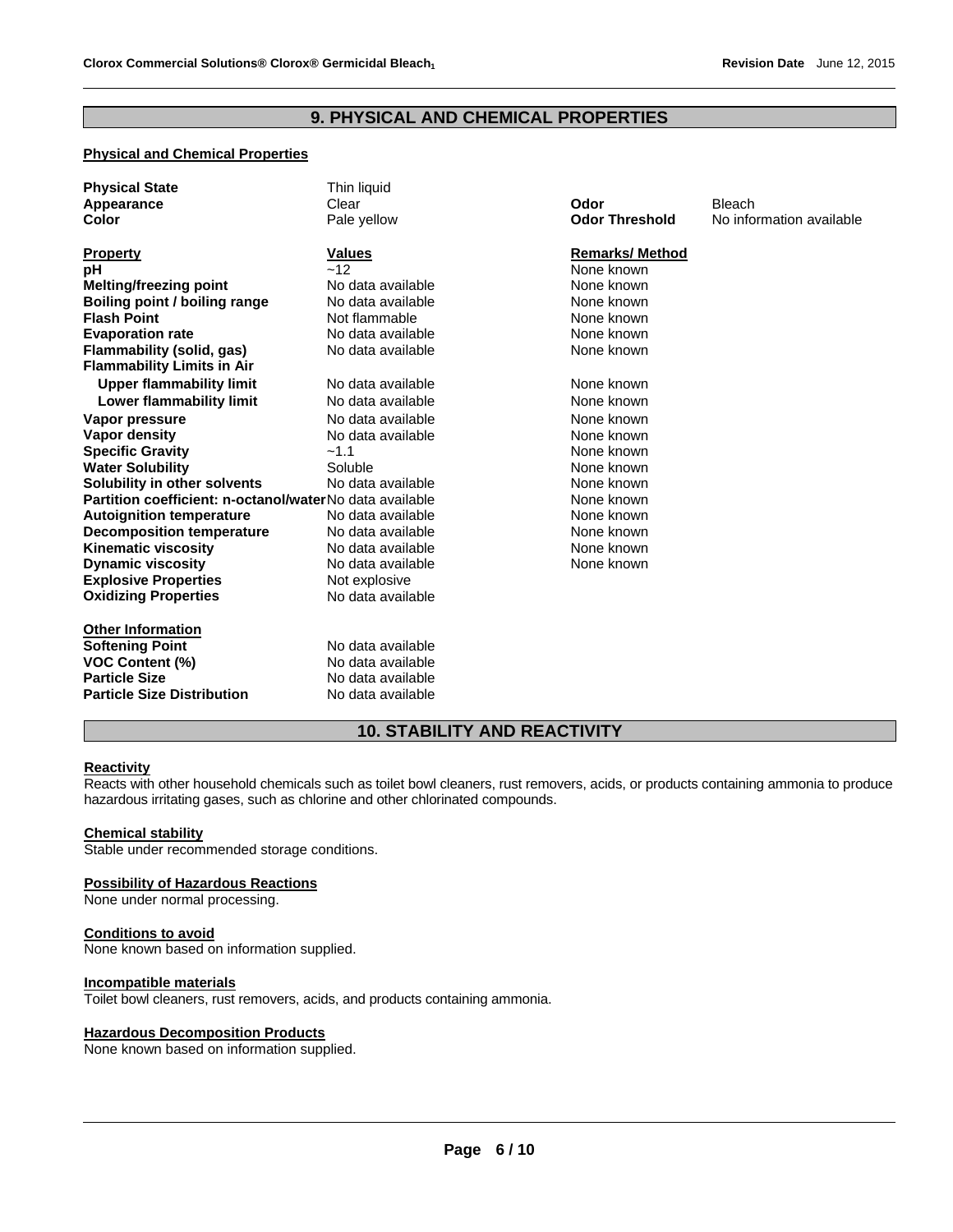# **11. TOXICOLOGICAL INFORMATION**

## **Information on likely routes of exposure**

#### **Product Information** .

| <b>Inhalation</b>   | Exposure to vapor or mist may irritate respiratory tract and cause coughing. Inhalation of<br>high concentrations may cause pulmonary edema. |  |  |  |  |
|---------------------|----------------------------------------------------------------------------------------------------------------------------------------------|--|--|--|--|
| <b>Eve Contact</b>  | Corrosive. May cause severe damage to eyes.                                                                                                  |  |  |  |  |
| <b>Skin Contact</b> | May cause severe irritation to skin. Prolonged contact may cause burns to skin.                                                              |  |  |  |  |
| Ingestion           | Ingestion may cause burns to gastrointestinal tract and respiratory tract, nausea, vomiting,<br>and diarrhea.                                |  |  |  |  |

#### **Component Information**

| Chemical Name                    | ∟D50 Oral        | <b>LD50 Dermal</b>    | <b>LC50 Inhalation</b> |
|----------------------------------|------------------|-----------------------|------------------------|
| Sodium hypochlorite<br>7681-52-9 | 8200 mg/kg (Rat) | -10000 mg/kg (Rabbit) |                        |

# **Information on toxicological effects**

**Symptoms** May cause redness and tearing of the eyes. May cause burns to eyes. May cause redness or burns to skin. Inhalation may cause coughing.

# **Delayed and immediate effects as well as chronic effects from short and long-term exposure**

**Sensitization No information available.** 

**Mutagenic Effects** No information available.

**Carcinogenicity** The table below indicates whether each agency has listed any ingredient as a carcinogen.

| Name<br>"ham.                                                  | C <sub>0</sub><br>ווט | <b>IARC</b> | <b>NTP</b><br>. | <b>OCU</b> |
|----------------------------------------------------------------|-----------------------|-------------|-----------------|------------|
| hvpochlorite<br>`odilim<br>$\sim$ $\sim$<br>7681-<br>.<br>$ -$ |                       | Group       |                 |            |

*IARC (International Agency for Research on Cancer) Group 3 - Not Classifiable as to Carcinogenicity in Humans* 

| <b>Reproductive Toxicity</b>                                                              | No information available.                                                                                                       |
|-------------------------------------------------------------------------------------------|---------------------------------------------------------------------------------------------------------------------------------|
| <b>STOT - single exposure</b>                                                             | No information available.                                                                                                       |
| <b>STOT - repeated exposure</b><br><b>Chronic Toxicity</b><br><b>Target Organ Effects</b> | No information available.<br>Carcinogenic potential is unknown.<br>Respiratory system, eyes, skin, gastrointestinal tract (GI). |
| <b>Aspiration Hazard</b>                                                                  | No information available.                                                                                                       |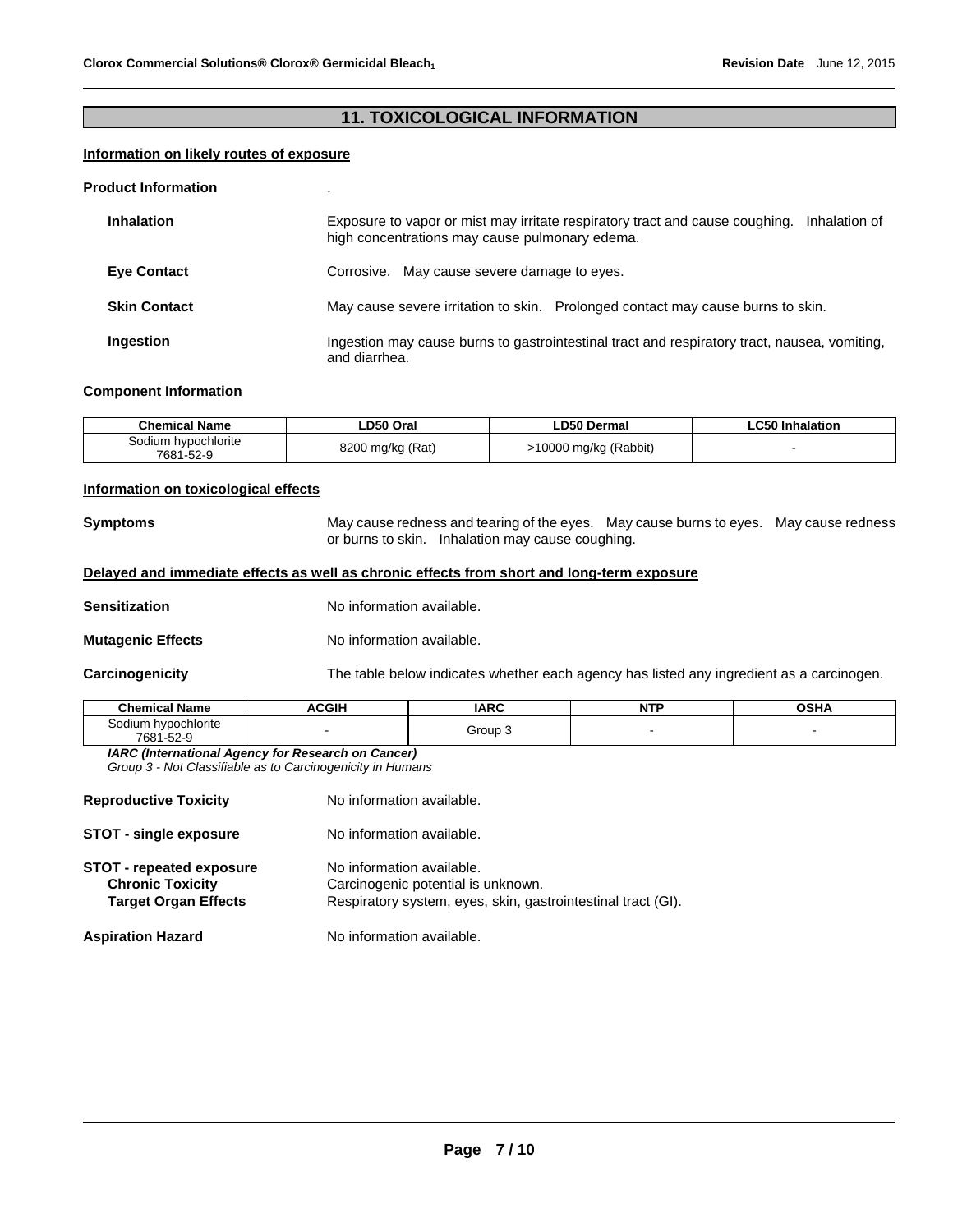#### **Numerical measures of toxicity - Product Information**

#### **The following values are calculated based on chapter 3.1 of the GHS document**

**ATEmix (oral)** 54 g/kg **ATEmix (inhalation-dust/mist)** 58 mg/L

# **12. ECOLOGICAL INFORMATION**

#### **Ecotoxicity**

Very toxic to aquatic life with long lasting effects.

This product is toxic to fish, aquatic invertebrates, oysters, and shrimp. Do not allow product to enter storm drains, lakes, or streams.

# **Persistence and Degradability**

No information available.

## **Bioaccumulation**

No information available.

## **Other adverse effects**

No information available.

# **13. DISPOSAL CONSIDERATIONS**

## **Disposal methods**

Dispose of in accordance with all applicable federal, state, and local regulations. Do not contaminate food or feed by disposal of this product.

# **Contaminated Packaging**

Do not reuse empty containers. Dispose of in accordance with all applicable federal, state, and local regulations.

| <b>14. TRANSPORT INFORMATION</b> |                                                                                                  |  |  |  |
|----------------------------------|--------------------------------------------------------------------------------------------------|--|--|--|
| <u>DOT</u>                       | Not restricted.                                                                                  |  |  |  |
| <b>TDG</b>                       | Not restricted for road or rail.                                                                 |  |  |  |
| <b>ICAO</b>                      | Not restricted, as per Special Provision A197, Environmentally Hazardous Substance<br>exception. |  |  |  |
| <b>IATA</b>                      | Not restricted, as per Special Provision A197, Environmentally Hazardous Substance<br>exception. |  |  |  |
| <b>IMDG/IMO</b>                  | Not restricted, as per IMDG Code 2.10.2.7, Marine Pollutant exception.                           |  |  |  |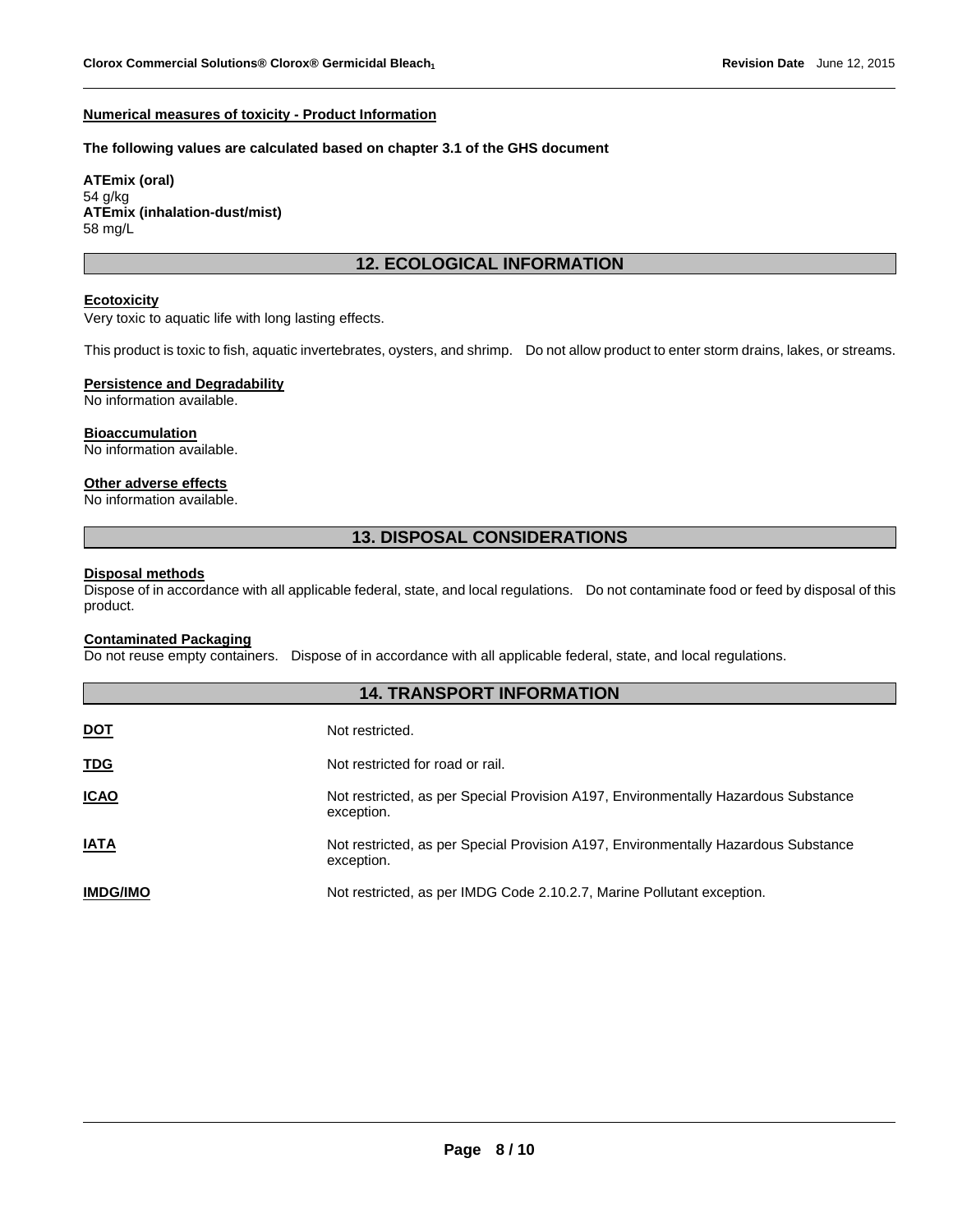# **15. REGULATORY INFORMATION**

# **Chemical Inventories**

| <b>TSCA</b>     | All components of this product are either on the TSCA 8(b) Inventory or otherwise exempt |
|-----------------|------------------------------------------------------------------------------------------|
| <b>DSL/NDSL</b> | from listing.<br>All components are on the DSL or NDSL.                                  |

**TSCA** - United States Toxic Substances Control Act Section 8(b) Inventory **DSL/NDSL** - Canadian Domestic Substances List/Non-Domestic Substances List

# **U.S. Federal Regulations**

## **SARA 313**

Section 313 of Title III of the Superfund Amendments and Reauthorization Act of 1986 (SARA). This product does not contain any chemicals which are subject to the reporting requirements of the Act and Title 40 of the Code of Federal Regulations, Part 372

| SARA 311/312 Hazard Categories           |     |
|------------------------------------------|-----|
| <b>Acute Health Hazard</b>               | Yes |
| <b>Chronic Health Hazard</b>             | No  |
| <b>Fire Hazard</b>                       | N٥  |
| <b>Sudden Release of Pressure Hazard</b> | No  |
| <b>Reactive Hazard</b>                   | N٥  |

## **Clean Water Act**

This product contains the following substances which are regulated pollutants pursuant to the Clean Water Act (40 CFR 122.21 and 40 CFR 122.42)

| <b>Chemical Name</b>             | <b>CWA - Reportable</b><br>Quantities | <b>CWA - Toxic Pollutants</b> | <b>CWA - Priority Pollutants</b> | <b>CWA - Hazardous</b><br><b>Substances</b> |
|----------------------------------|---------------------------------------|-------------------------------|----------------------------------|---------------------------------------------|
| Sodium hypochlorite<br>7681-52-9 | 100 <sub>lb</sub>                     |                               |                                  |                                             |

## **CERCLA**

This material, as supplied, contains one or more substances regulated as a hazardous substance under the Comprehensive Environmental Response Compensation and Liability Act (CERCLA) (40 CFR 302)

| <b>Chemical Name</b>             | <b>Hazardous Substances RQs</b> | <b>Extremely Hazardous Substances</b><br><b>RQs</b> | RQ                                        |
|----------------------------------|---------------------------------|-----------------------------------------------------|-------------------------------------------|
| Sodium hypochlorite<br>7681-52-9 | 00 lb                           | $\overline{\phantom{0}}$                            | RQ 100 lb final RQ<br>RQ 45.4 kg final RQ |

## **EPA Statement**

This chemical is a pesticide product registered by the Environmental Protection Agency and is subject to certain labeling requirements under federal pesticide law. These requirements differ from the classification criteria and hazard information required for safety data sheets and for workplace labels of non-pesticide chemicals. Following is the hazard information as required on the pesticide label:

**DANGER: CORROSIVE.** Causes irreversible eye damage and skin burns. Harmful if swallowed. Do not get in eyes, on skin, or on clothing. Wear protective eyewear and rubber gloves when handling this product. Wash thoroughly with soap and water after handling and before eating, drinking, chewing gum, using tobacco, or using the restroom. Avoid breathing vapors and use only in a well-ventilated area.